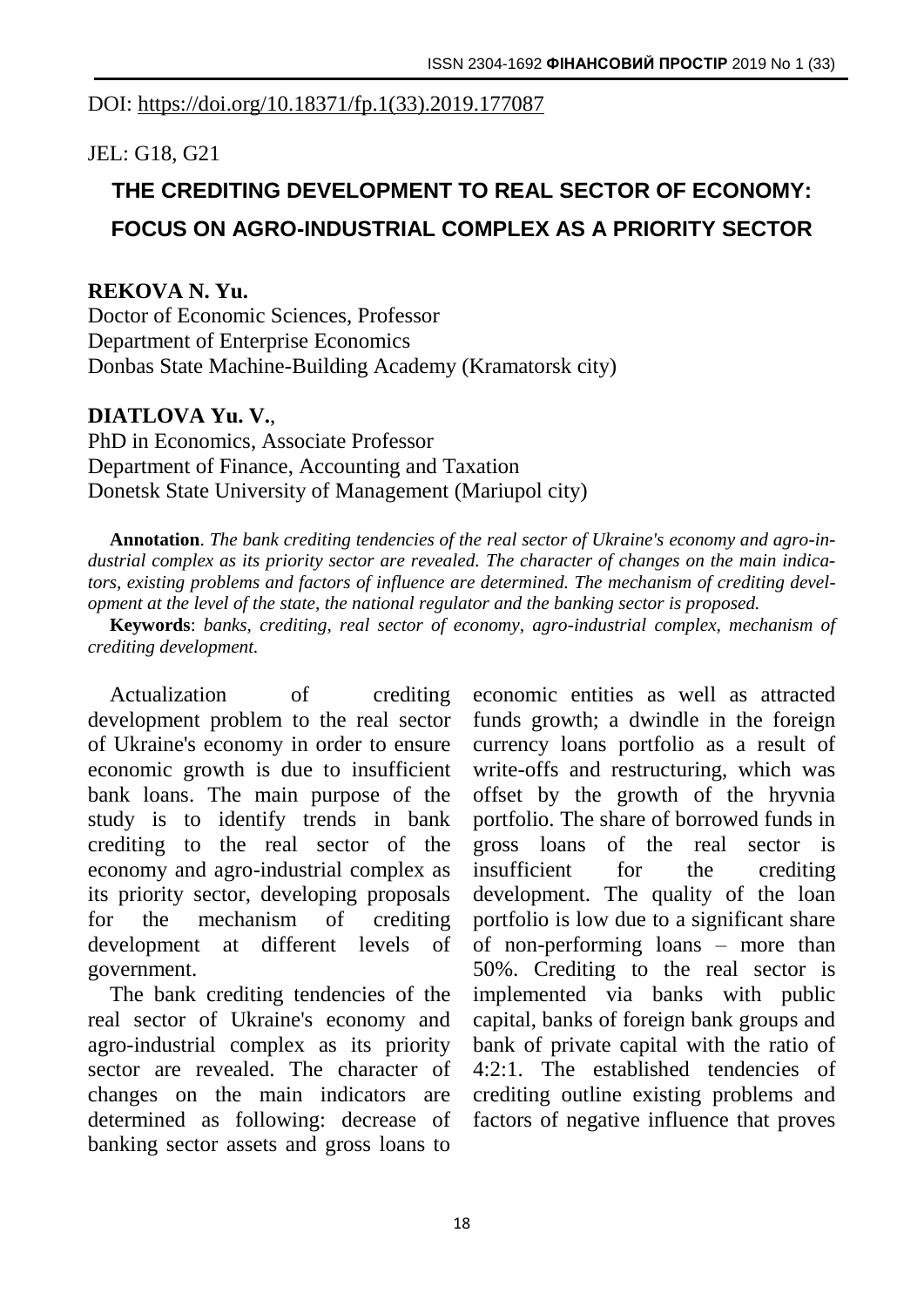necessitate the development mechanism enhancement.

The mechanism of crediting development at different levels is proposed: at the state level – the development and implementation of the Banking Development Strategy for the five-year period and its annual Banking Crediting Development Programs, which will contain provisions on crediting to the real economy and agro-industrial complex, in particular regarding production of goods with increased additional value; at the level of the national regulator – the coordination and transparency of monetary, credit and currency policies, their definition for a five-year period; structural refinancing by the National Bank of commercial

banks, which will lend to the real sector of production in the priority directions; at the level of the banking sector – restoration of trust through full guarantee of deposits of the population; improving the quality of the loan portfolio (reducing the proportion of unemployed loans); reduction of the interest rate on loans (according to priority directions of economic development) through the system of information exchange via the Credit Register of the National Bank of Ukraine and reducing the level of risk.

The results of the paper can be used from the point of view of theory and practice by researchers, authorities, national regulator and banking institutions.

## *References*

1. Volot, O. I. & Plisko, I. M. (2016). Realnyi sektor ekonomiky: sutnist, skladovi ta yoho rol v zabezpechenni stiikoho rozvytku ekonomiky derzhavy [Real Economy Sector: Essence, Constituents and its Role in Ensuring Sustainable Development of the State's Economy]. *Naukovyi visnyk Polissia – Scientific bulletin of Polissia, 1 (5)*, 23–29. [in Ukrainian].

2. Valovyi vnutrishnii product [Gross Domestic Product]. Retrieved from https://index.minfin.com.ua/

ua/economy/gdp. [in Ukrainian].

3. Mizhnarodnyi standart finansovoi zvitnosti 9. Finansovi instrumenty [International Financial Reporting Standard. 9. Financial instruments]. Retrieved from [https://www.minfin.gov.ua/uploads/redactor/files/IFRS\\_9\\_Ukrainian-compressed.pdf.](https://www.minfin.gov.ua/uploads/redactor/files/IFRS_9_Ukrainian-compressed.pdf) [in Ukrainian].

4. Ohliad bankivskoho sektoru [Financial Sector Overview]. (2019). Retrieved from [https://bank.gov.ua/doccatalog/document?id=88238661.](https://bank.gov.ua/doccatalog/document?id=88238661) [in Ukrainian].

5. Osnovni pokaznyky diialnosti bankiv [Main Indicators of Bank Activity]. Retrieved from https://bank.gov.ua/control/uk/publish/article?art\_id=34661442. [in Ukrainian].